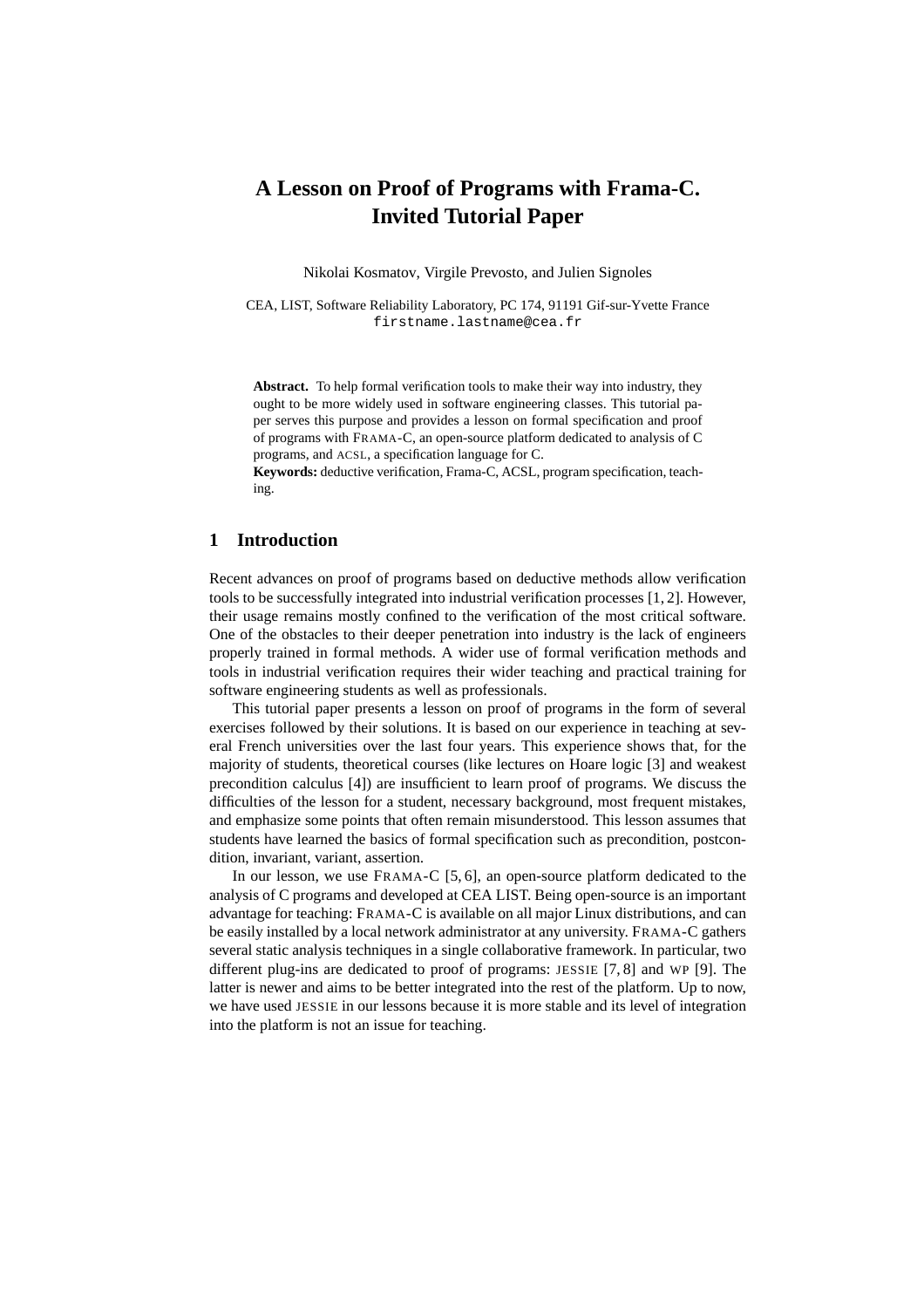All static analyzers of FRAMA-C, including JESSIE, share a common specification language, called ACSL [10]. This language allows FRAMA-C analyzers to collaborate in an effective way [11]. Before proving programs, the students must learn to formally specify them, so we include ACSL in our lesson which thereby mixes program specification and program verification. ACSL syntax was designed to stay close to C, and students do not have any problem to learn it on-the-fly with a language manual at hand. Thus we do not include a detailed presentation of ACSL in this paper.

The paper is organized as follows. The lesson is presented in three parts: discovery of the JESSIE tool (Section 2), specification of C programs in ACSL (Section 3) and their verification with JESSIE (Section 4). Section 5 presents our teaching experience feedback. Section 6 provides some related work and concludes.

## **2 Introductory exercices**

#### **2.1 Safety checks for arithmetic overflows**

*Question 1.* Run JESSIE to prove the following program:

/\*@ **ensures** x >= 0 && **\result** == x || x < 0 && **\result** == -x; **assigns \nothing**; \*/ **int** abs(**int** x) { **return** ( x >= 0 ) ? x : -x; }

Can you explain the unproved safety property? Write a precondition restricting the values of x, for example, to the interval  $-1000...1000$  and re-run the proof.

*Answer.* The postcondition for the given program is proved, but JESSIE reports an unproved safety check for an arithmetic overflow risk in  $-x$ . Since  $INT\_MIN = -INT\_MAX - 1$ , the expression  $-x$  provokes an overflow for  $x = INT$  MIN. Restricting the values of x to  $-1000...1000$  in the precondition avoids this risk, and the proof succeeds for the complete specified program:

```
/*@ requires -1000 <= x <= 1000;
    ensures x >= 0 && \result == x || x < 0 && \result == -x;
    assigns \nothing; */
int abs(int x) { return ( x >= 0 ) ? x : -x; }
```
*Discussion.* Arithmetic overflows are responsible for well-known critical software crashes, but most students ignore these issues. JESSIE helps them to understand this point. Notice that the weakest possible precondition avoiding overflows in abs would be  $x > INT_MIN$ . Finally, the contract has an **assigns** clause that specifies that abs is not supposed to modify the global state of the program. We will go back on this clause in the next section.

#### **2.2 Safety checks for pointer validity**

*Question 2.* Consider the following function swapping the values referred by its inputs:

**int** swap( $\text{int } *p1$ ,  $\text{int } *p2$ ) {  $\text{int } \text{tmp} = *p1$ ;  $*p1 = *p2$ ;  $*p2 = \text{tmp}$ ; }

**a)** Specify the postcondition and run JESSIE to prove the program. Explain the results you observe. Add a precondition and re-run the proof.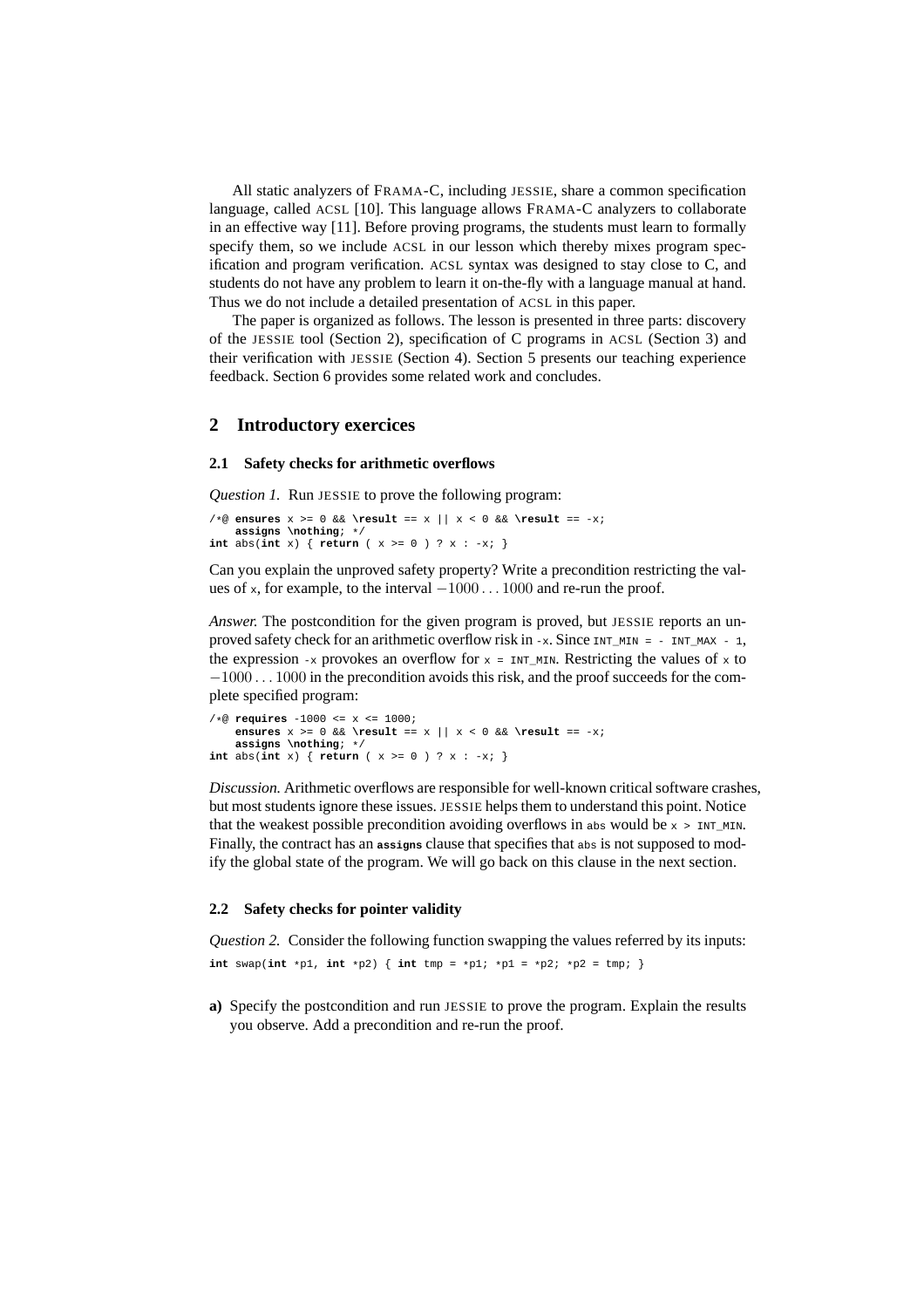**b)** Explain the role of the **assigns** clause you put in the postcondition. (Did you?) Give an example of a wrong implementation that would be proved by JESSIE without it.

*Answer.* **a)** We first add the following postcondition:

/\*@ **ensures \old**(\*p1) == \*p2 && **\old**(\*p2) == \*p1; **assigns** \*p1, \*p2; \*/

Here  $\delta$ **1d**( $\star$ p1) refers to the value of  $\star$ <sub>p1</sub> before the call. JESSIE proves the postcondition, but indicates a safety alarm at each dereference of the pointers  $p_1$  and  $p_2$ . Indeed, the validity of these pointers is supposed to be guaranteed by the caller, so it should be explicitly specified by the precondition as follows:

/\*@ **requires \valid**(p1) && **\valid**(p2); **ensures \old**(\*p1) == \*p2 && **\old**(\*p2) == \*p1; **assigns** \*p1, \*p2; \*/ **int** swap( $\text{int } *p1$ ,  $\text{int } *p2$ ) {  $\text{int }$  tmp =  $*p1$ ;  $*p1 = *p2$ ;  $*p2 = \text{tmp}$ ; }

After running JESSIE again, we see that the safety properties are now proved as well.

**b)** The **assigns** clause specifies here which variables can be modified by the function. Without this clause, the following erroneous implementation can be proved:

**int** shared; // a global variable that should not be modified in swap **int** swap(**int**  $*p1$ , **int**  $*p2$ ) { shared =  $*p1$ ;  $*p1 = *p2$ ;  $*p2 =$  shared; }

*Discussion.* The students often forget to specify validity of memory accesses. This exercise insists on this point and shows safety checks for pointer validity in JESSIE. Another common error is a missing or incorrect **assigns** clause. Considering counter-examples is an excellent way to make students aware of the problem.

## **3 Lesson on program specification**

The goal of this lesson is to formally specify a well-known but non-trivial function that searches an element in a sorted array. This can be split in several steps of increasing difficulty to introduce the most useful ACSL constructs.

#### **3.1 Function contracts**

*Question 3.* Write the ACSL formal specification corresponding to the following informal specification of function find array. Explain its clauses.

```
/* [find_array(arr, len, query)] returns any index [idx] of the sorted array
  [arr] of length [len] such that arr[idx] == query. If such an index does not
  exist, it returns -1. */
int find_array(int* arr, int len, int query);
```
*Answer.* Here is a correct answer which provides **requires**, **ensures** and **assigns** clauses.

```
/*@ requires len >= 0;
     requires \valid(arr+(0..(len-1)));
     requires \forall integer i, j; 0 <= i <= j < len ==> arr[i] <= arr[j];<br>ensures (\exists integer i; 0 <= i < len && arr[i] == query) ==>
                0 <= \result < len && arr[\result] == query;
     ensures (\forall integer i; 0 \le i \le \text{len} ==> \text{arr}[i] != query) ==>
                \text{result} = -1;assigns \nothing; */
int find_array(int* arr, int len, int query);
```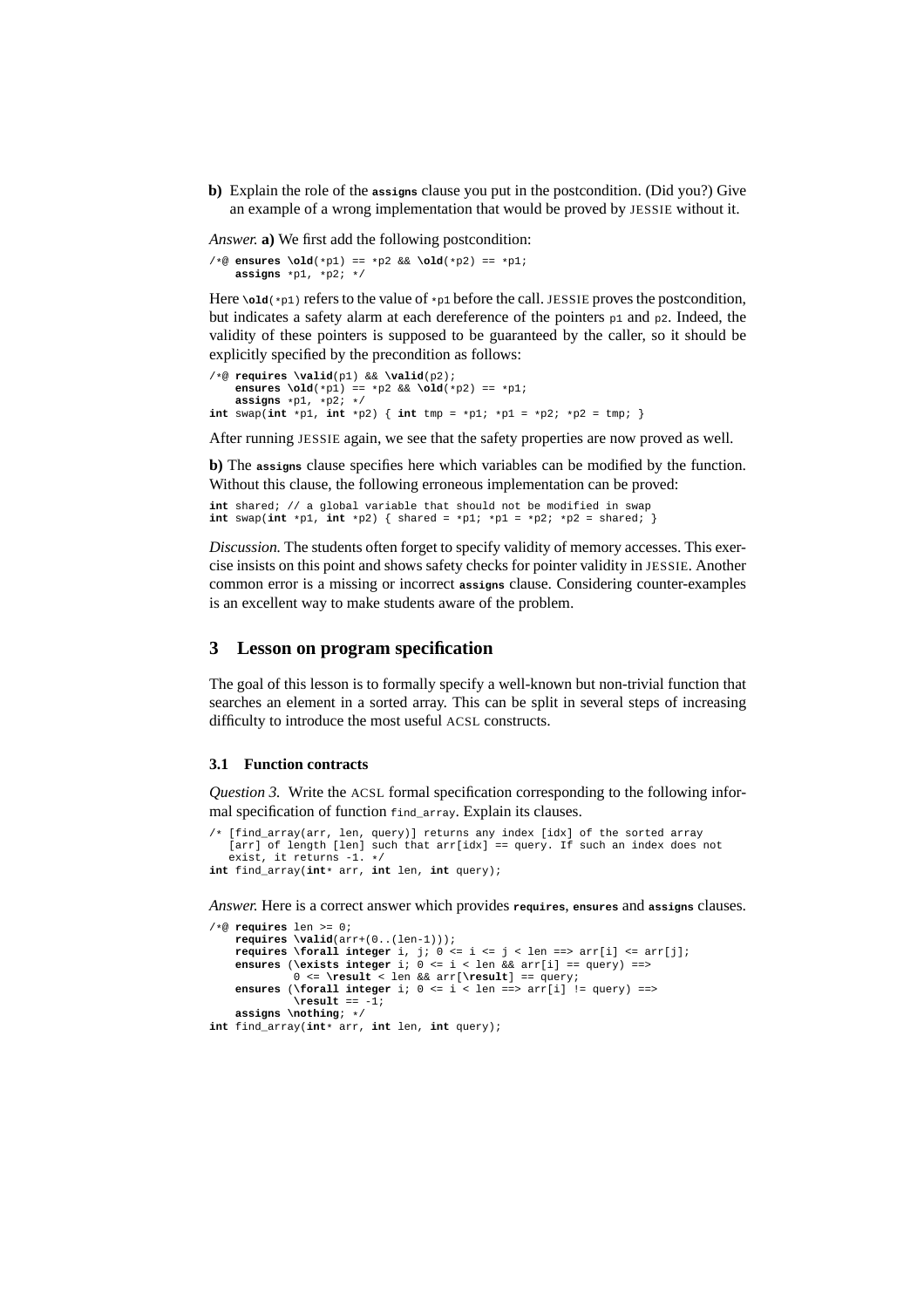The three preconditions respectively say that:

- **–** the given array length must be positive or zero,
- **–** the array must contain at least len valid memory cells which can be safely read,
- **–** the array must be sorted.

The two **ensures** clauses respectively state that:

- **–** if the array contains query at some index between <sup>0</sup> and len-1, then the value **\result** returned by the function is between these bounds, and arr[**\result**] == query,
- **–** if all the elements of the array are different of query, the returned value is -1.

The **assigns** clause specifies here that no memory location may be modified by the function since it must have no observable effect on the memory from the outside.

*Discussion.* Maybe surprisingly, the main mistake is not related to big clauses like complex quantifications and implications. Students actually tend to forget implicit specifications on the length of the array and the validity of its cells (usually they do not forget the **assigns** clause after previous exercises). At this point, it is important to emphasize this specific weakness of informal specifications which often contain implicit, unwritten parts. Additionally, we can show that writing several **requires** and **ensures** clauses may be clearer than writing a single clause of each type with a big conjunction.

## **3.2 Behaviors**

*Question 4.* Modify the previous ACSL specification in order to use two distinct behaviors corresponding to whether the element query is found or not. Explain your changes.

*Answer.* Here is a correct answer which defines two behaviors exists and not\_exists.

```
/*
e requires \forall integer i, j; 0 <= i <= j < len ==> \arr[i] <= \arr[j];
    requires len >= 0;
    requires \valid(arr+(0..(len-1)));
    assigns \nothing;
   behavior exists:
      assumes \exists integer i; 0 <= i < len && arr[i] == query;
      ensures 0 <= \result < len;
      ensures arr[\result] == query;
    behavior not_exists:
      assumes \forall integer i; 0 <= i < len ==> arr[i] != query;
      ensures \text{result} == -1; *int find_array(int* arr, int len, int query);
```
The **assumes** clauses are the activation conditions of the behaviors: if in some behavior this clause is valid, the **ensures** clause of this behavior must be satisfied.

*Discussion.* The usual students' question is the difference between an **assumes** clause (which is an assumption) and a **requires** clause (which is also allowed in a behavior and contains a requirement which must be satisfied by the caller, so it needs a proof). It is also important to explain that behaviors correspond to specifying by cases and to show that this new specification is much clearer than the previous one which is equivalent and uses implications instead.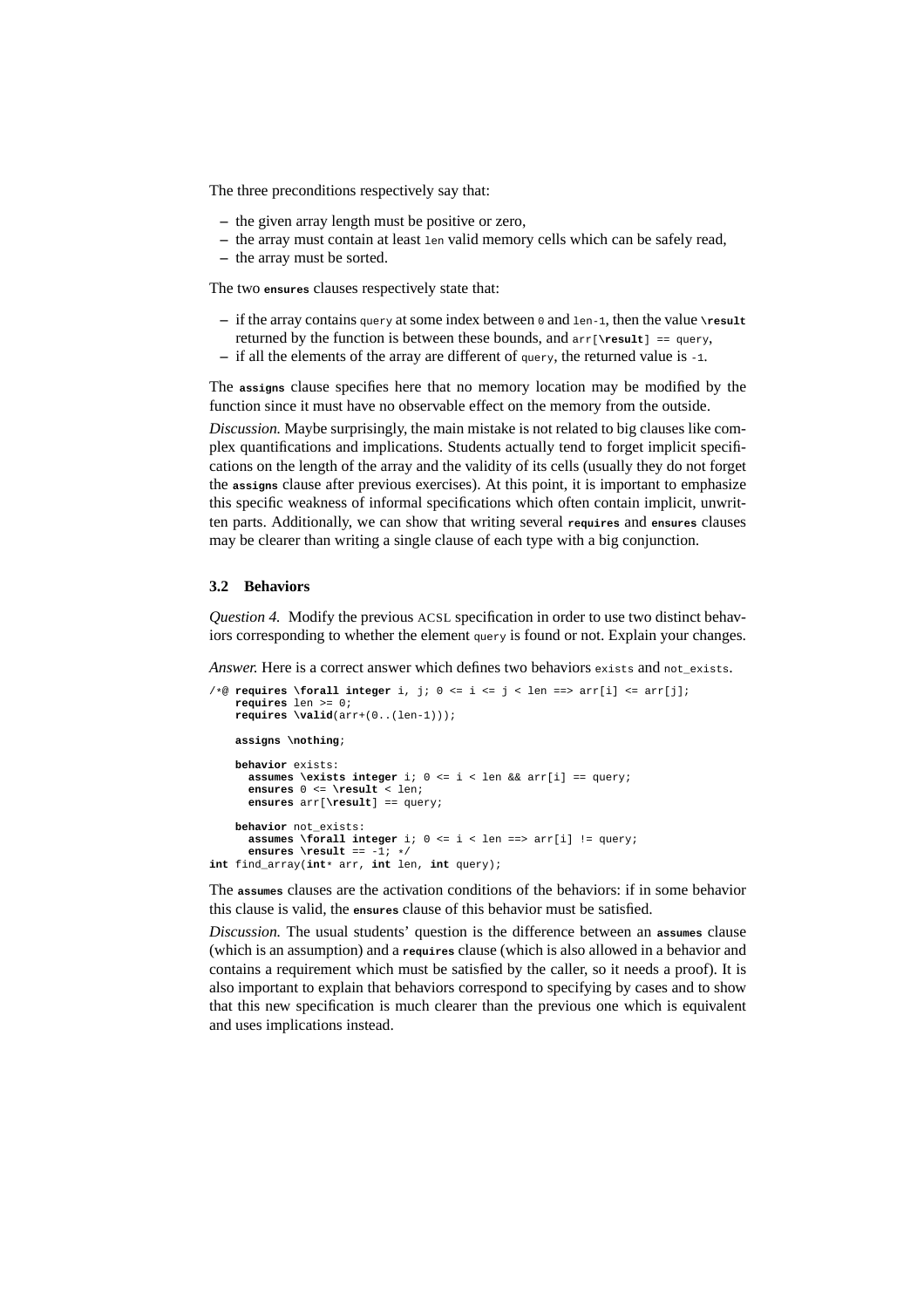#### **3.3 Logical predicates**

*Question 5.* Modify the previous specification to define and use two logical predicates:

- **–** sorted which states that a given array is sorted,
- **–** mem which states that an element belongs to a given array.

*Answer.* Here is a correct answer.

```
/*@ predicate sorted(int* arr, integer length) =
       \forall integer i, j; 0 <= i <= j < length ==> arr[i] <= arr[j];
    predicate mem(int elt, int* arr, integer length) =
      \exists integer i; 0 <= i < length && arr[i] == elt; */
/*@ requires sorted(arr,len);
    requires len >= 0;
    requires \valid(arr+(0..(len-1)));
    assigns \nothing;
    behavior exists:
      assumes mem(query, arr, len);<br>ensures 0 \le \text{result} \le \text{len};\result < len;
      ensures arr[\result] == query;
    behavior not_exists:
       assumes ! mem(query, arr, len);
ensures \result == -1; */
int find_array(int* arr, int len, int query);
```
The first **requires** clause of the function now uses the predicate sorted while the **assumes** clauses of both behaviors use predicate mem.

*Discussion.* Some students have difficulties with this question since they do not remark that the **assumes** clauses of both behaviors are the exact opposite to each other: a minimal logical background is actually required here. After that, we can explain the difference between a predicate (a parameterized logical proposition), a logic function (which *defines* a logical term depending on its parameters), and a programming function (which *computes* a value depending on its parameters). The three notions allow the user to write cleaner code/specification without redundancy.

## **3.4 Testing the specification**

Students often feel more comfortable when they can interact with the computer to gain confidence in their answer. Unlike in the verification phase of Sec. 4, usual specification process does not allow such interactions, except for type-checking the ACSL contract. It is possible to overcome this issue by providing a test function that calls the specified function on sample cases: the specification written by the students must then imply the assertions of the test function.

*Question 6.* Check with JESSIE that your specification allows to prove the assertions of the following function (note that the pre-condition of the last call should not be satisfied, as we deliberately give an unsorted array to find\_array).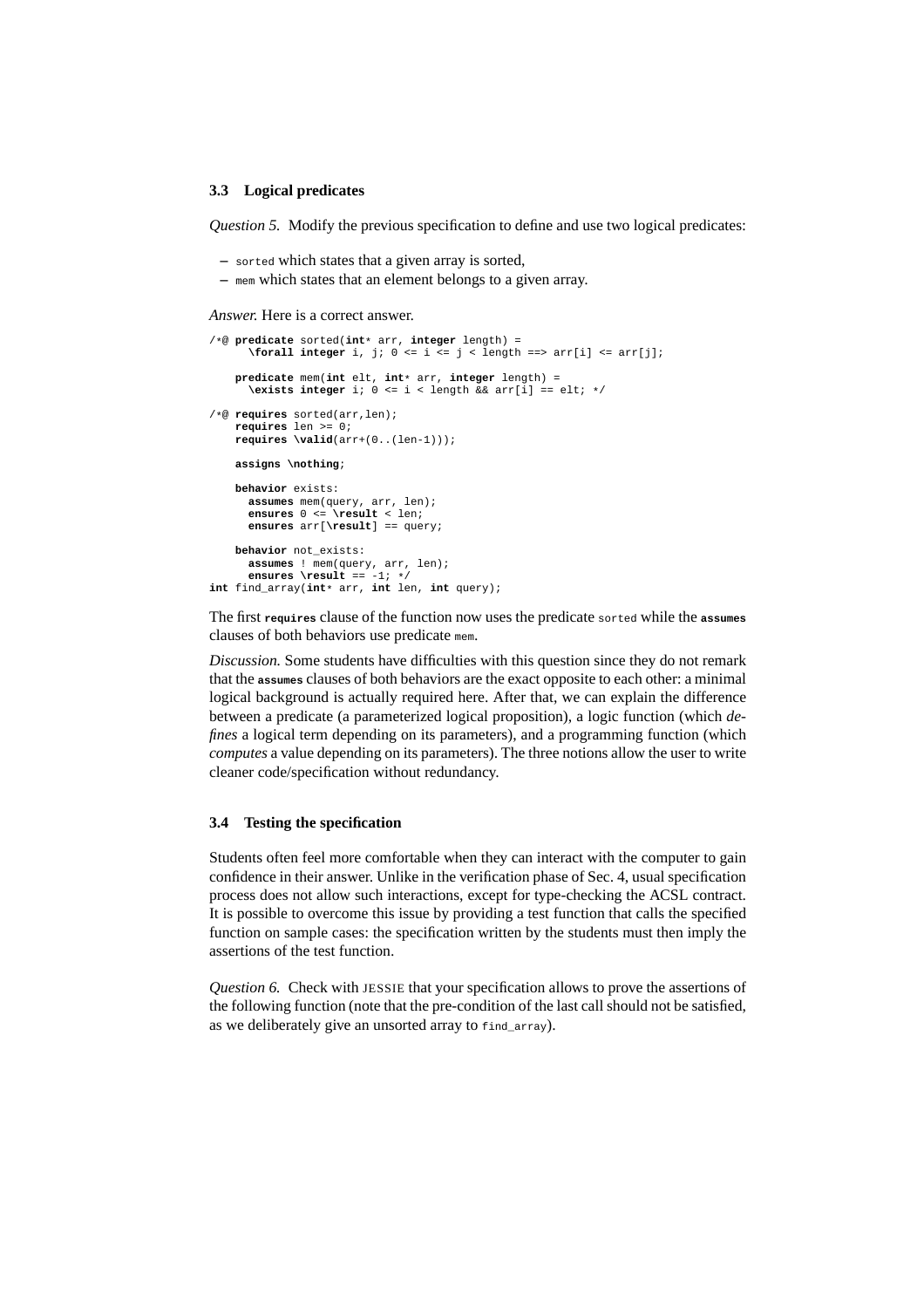```
void main () {
  int array[] = \{ 0, 4, 5, 5, 7, 9 \};
  int idx = find_array(array,6,7);
  /*@ assert idx == 4; */
  idx = find\_array(array, 6, 5);/*@ assert idx == 2 || idx == 3; */
  idx = find\_array(array, 5, 9);/*@ assert idx == -1; */
  array[0] = 6;// pre-condition should be broken
  idx = find_array(array,4,6);
}
```
*Answer.* The answers to Questions 3, 4 and 5 pass this test.

*Discussion.* This question allows students to catch some specification errors by themselves. In particular, the fact that a successful call must return a value between  $\circ$  and len-1 is often overlooked. When missing, the first two assertions of main are not provable: nothing in ACSL prevents some memory cell  $\arctan i$  with an index i outside of 0..5 from containing query as well. Although some guidance may be required to go from noticing that an assertion is not proved up to writing a correct specification of find\_array, this approach is very helpful for testing the specification and explaining specification problems.

#### **3.5 Modular verification and function calls**

*Question 7.* In the following program, the functions abs and max are declared but not defined.

```
// returns absolute value of given integer x>INT_MIN
int abs ( int x );
// returns maximum of x and y
int max ( int x, int y );
// returns maximum of absolute values of given integers x>INT_MIN and y>INT_MIN
int max_abs( int x, int y ) {
 x = abs(x);y=abs(y);
 return max(x,y);
}
```
- **a)** Specify the three functions and prove the function max\_abs.
- **b**) Remove the precondition of the function  $max_{\text{abs}}$  and re-run the proof. Observe and explain the proof failure.
- **c)** Remove the postcondition of the function max and re-run the proof. Observe and explain the proof failure.

*Answer.* **a)** Here is a specified program that is proved by JESSIE. The specifications are pretty much self-explanatory based on the previous examples.

```
#include<limits.h>
/*@ requires x > INT_MIN;
    ensures x \ge 0 && \result == x \mid x \le 0 && \result == -x;
    assigns \nothing; */
int abs ( int x );
```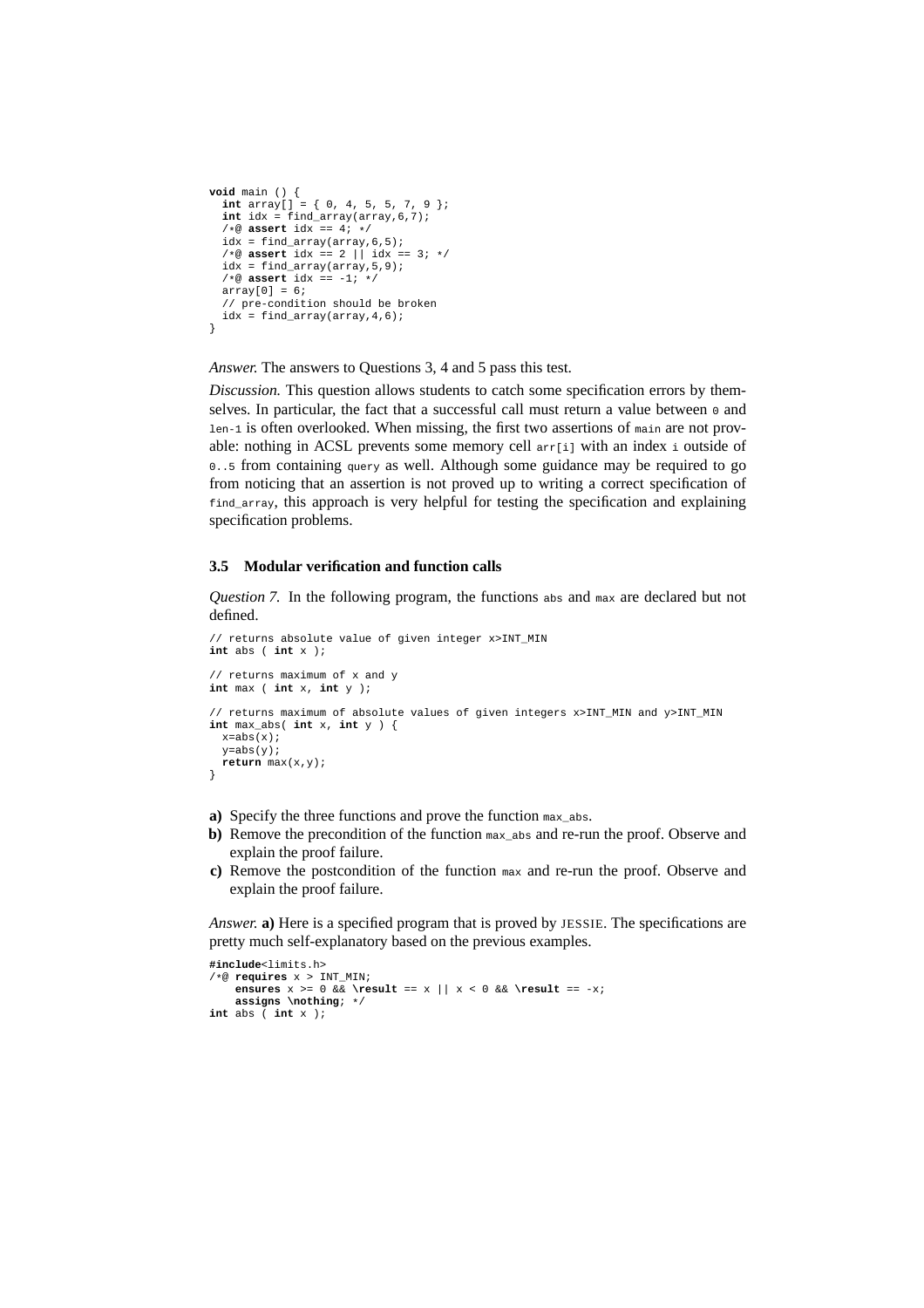```
/*@ ensures \result >= x && \result >= y;
    ensures \result == x || \result == y;
    assigns \nothing; */
int max ( int x, int y );
/*@ requires x > INT MIN && y > INT MIN;
    ensures \result >= x && \result >= -x &&
      \result >= y && \result >= -y;
    ensures \result == x || \result == -x ||
      \result == y || \result == -y;
assigns \nothing; */
int max_abs( int x, int y ) {
  x=abs(x);v=abs(v);return max(x,y);
}
```
**b**) If the precondition of the function  $max_{\text{abs}}$  is removed, JESSIE does not manage to prove that the precondition of abs is satisfied each time it is called. Indeed, in modular verification the precondition must be ensured by the caller, and it cannot be proved if the inputs of max\_abs can be equal to INT\_MIN.

**c**) If the postconsition of the function max is removed, JESSIE cannot prove the postcondition of  $max_{\text{ads}}$ . Indeed, the proof of the caller relies on the contract of the callee (whose code is not necessarily defined in the same file).

*Discussion.* This question illustrates specific roles of preconditions and postconditions in modular verification. Note that pre- and postconditions of the caller and of the callee have dual roles in the caller's proof. The precondition of the caller is assumed and the postcondition of the caller must be ensured. On the contrary, the precondition of the callee must be ensured by the caller, while the postcondition of the callee is assumed in the caller's proof.

## **4 Lesson on program verification**

Once a correct specification has been written, the next exercises deal with verifying that a given implementation is conforming to this specification. The main difficulty here consists in finding appropriate *loop invariants* for each loop of the program. An invariant is a property that holds when entering the loop the first time and is preserved by one step of the loop. In other words, it must hold after 0 step, and if we assume that it holds after n steps, it must hold after  $n+1$  step. By induction, the invariant thus holds when we exit the loop<sup>1</sup>. Moreover, the invariants are *the only thing* that is known about the state of the program after the loop. They must thus be strong enough to allow us to prove post-conditions, but not too strong, or we won't be able to prove the invariants themselves. Finding the correct balance requires some training as explained below.

#### **4.1 Safety**

*Question 8.* Write loop invariants to prove all safety properties for the following implementation of find array.

 $1$  Loop termination is handled in the next section.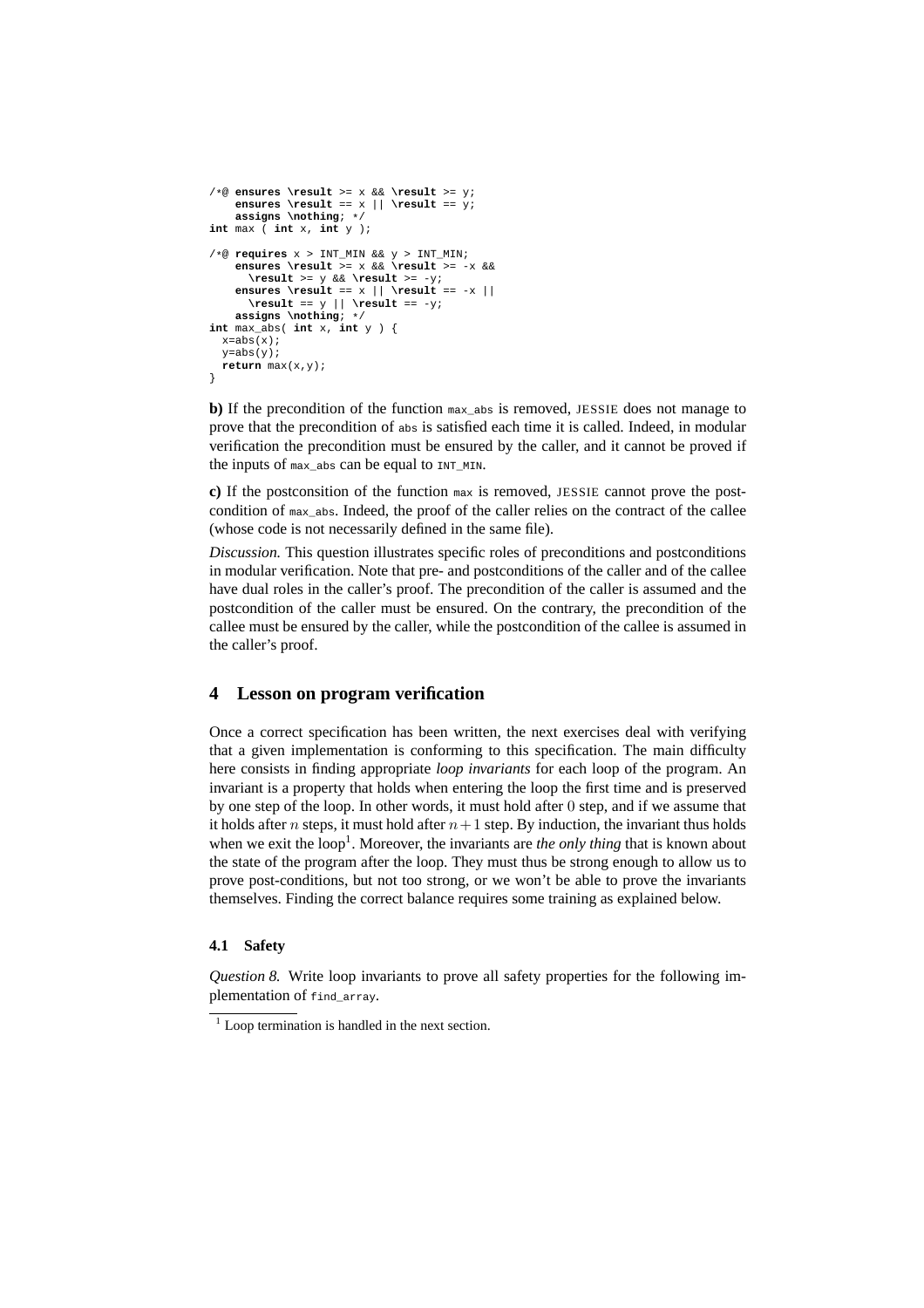```
int find_array(int* arr, int length, int query) {
  int low = 0;
  int high = length - 1;
  while (low <= high) {
   int mean = low + (high -low) / 2;
    if (arr[mean] == query) return mean;
    if (arr[mean] < query) low = mean + 1;
    else high = mean - 1;
  }
 return -1;
}
```
*Answer.* The following invariants show that low and high (thus mean) are within arr's bounds:

```
/*@ loop invariant 0 <= low;
   loop invariant high < length; */
```
*Discussion.* Students usually don't have issue finding these invariants, as they arise quite naturally from the loop structure itself. An important point however is that  $_{\text{low} \leq \text{high}}$ is *not* an invariant, as it is not preserved by the last step of an unsuccessful search, where we end up with  $low == high + 1$ .

#### **4.2 Loop invariants**

*Question 9.* Prove that the invariants written in Question 8 hold (fix them if necessary).

*Answer.* The invariants above are correct.

*Question 10.* Write the loop invariants that allow to prove the post-conditions of behaviors exists and not\_exists and prove that they are correct.

*Answer.* The following invariants are necessary:

/\*@ **loop invariant \forall integer** i; 0 <= i < low ==> arr[i] < query; **loop invariant \forall integer** i; high < i < length ==> arr[i] > query; \*/

*Discussion.* These invariants are much more difficult to write than the ones that ensure safety. Indeed, they do not stem directly from the code itself. Rather, they provide the main correctness argument of the algorithm: because the array is sorted, the array elements to the left of  $_{10w}$  are smaller than  $_{query}$ , while the array elements to the right of high are greater than query. Hence, we can restrict the search to the interval low. high.

#### **4.3 Loop variant and program termination**

*Question 11.* Provide a **loop variant** that ensures that the loop always terminates.

*Answer.* We need a positive integer expression decreasing at each step, so we take:

/\*@ **loop variant** high - low + 1; \*/

*Discussion.* A helpful hint to find a loop variant without giving a formal definition is to look for an upper bound for the number of remaining loop iterations. At each step we decrease the diameter of the interval  $_{\text{low...high}}$  where the element  $_{\text{query}}$  can still be found, hence high-low+1 gives such an upper bound. Program termination is usually left at the end of the lesson as it is mainly orthogonal to the other proof obligations.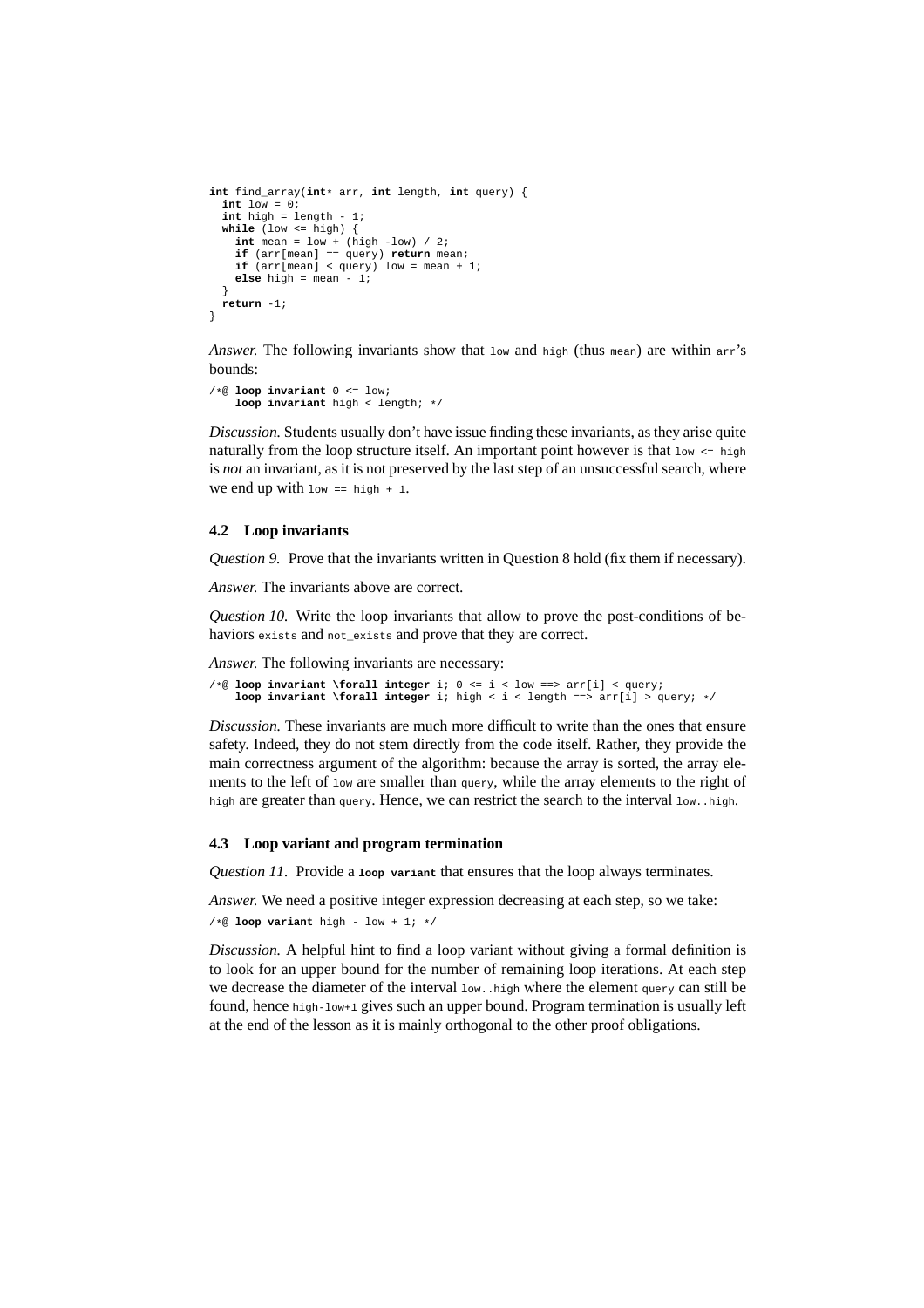## **5 Teaching feedback and discussion**

Our experience shows that a deep theoretical course on Floyd-Hoare logic is not mandatory for the practical session on proof of programs. After comparing students having missed the lectures with others who have attended a complete theoretical course, we can say that, for program specification and proof exercises, good programming skills seem even more helpful than good knowledge of the underlying theory. Theoretical courses by themselves are definitely not sufficient to learn proof of programs.

The exercises of this lesson correspond to the difficult points that should be thoroughly exercised in practice. First, it is important to write correct specifications (Section 3). Proving a function f with a wrong specification is a very common error. For instance, a too strong precondition that prevents calling  $f$  in legitimate contexts or a too weak postcondition that forgets to state something about the state after the execution of f will not be detected by running JESSIE on f alone. When writing a postcondition, most students focus on the returned values and forget to specify that the function under verification does not modify variables when it is not supposed to do so.

Section 3.4 shows how students can "test" their specification before attempting to verify the implementation. Nevertheless, the instructor should check the specification of each student even if everything is proved at the end.

A major difficulty in program verification is to understand the role of an invariant. Many students need some time to understand that a loop invariant is a summary of the effects of the  $n$  first steps of the loop and that this is the only thing that is known on the state of the program after these steps. Thus, writing an invariant strong enough to enable proving the annotations below the loop (including post-conditions) and preserved by a loop step is often a delicate task.

Another important difficulty of proof of programs with automatic tools is analysis of proof failures. Basically, a proof failure can be due to an incorrect implementation (a bug), a wrong specification or the incapability of the automatic prover to prove the the required property. In the first case, it is sufficient to fix the bug. In many cases, test generation can help to find a counter-example. In the second case, the unproved property is not necessarily the erroneous one. Attentive analysis of the proof obligation may help to understand its proof failure. The problem can be due to an earlier incorrect or missing clause (such as a precondition, a loop invariant of the current loop, a loop invariant of a previous, or outer, or inner loop, the contract of a previously called function, etc.). Additional statements (assertions, lemmas, stronger loop invariants, etc.) may help the prover in some cases. They can also help the user to understand which part of a complex property is too difficult for the automated prover. Finally, when nothing else works, an interactive proof assistant (such as Isabelle, Coq and PVS) can be used to finish the proof.

## **6 Related work and conclusion**

Usage of tools in formal verification courses is getting some traction [12]. In particular, the KeY tool for Java is used at a couple of universities [13]. Like KeY, FRAMA-C and JESSIE benefit from their open-source nature and the fact that they target existing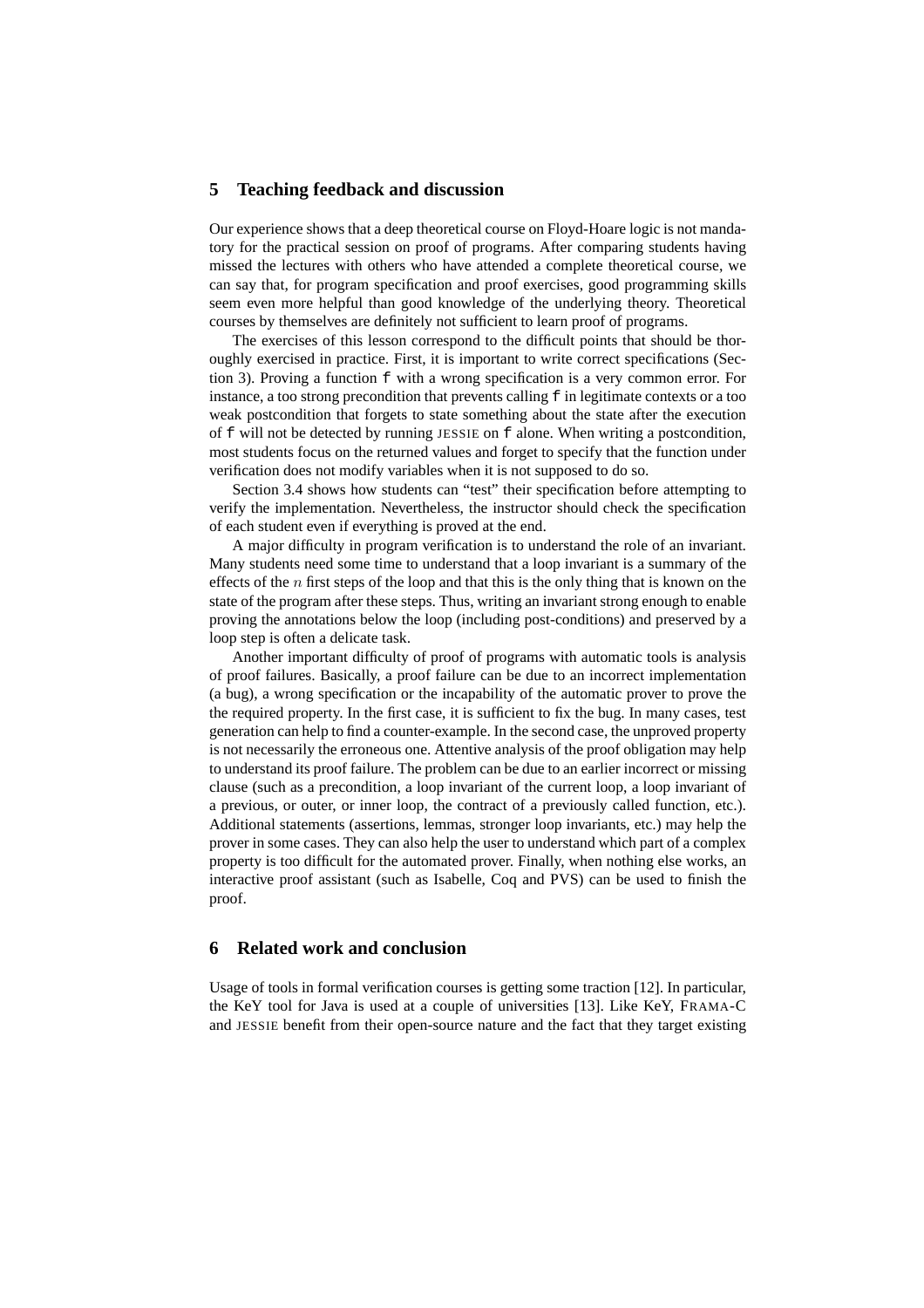languages, already known to students. However, they are used for the moment at a very small number of institutions [14], and very limited introductory material with exercices is available [15], [16, Chap. 9]. FRAMA-C is also part of an experiment in online programming training [17].

In this paper, we demonstrated by a small practical session how JESSIE can be used for teaching formal software verification. Our experience shows that JESSIE is perfectly adequate for this purpose since it benefits from an expressive specification language, adequate documentation, ease of use and installation. We hope that this work will be helpful in teaching proof of programs and will contribute to the introduction of formal methods based techniques and tools into industrial software engineering.

# **References**

- 1. Randimbivololona, F., Souyris, J., Baudin, P., Pacalet, A., Raguideau, J., Schoen, D.: Applying Formal Proof Techniques to Avionics Software: A Pragmatic Approach. In: the World Congress on Formal Methods in the Development of Computing Systems. (1999) 1798–1815
- 2. Delmas, D., Duprat, S., Baudin, P., Monate, B.: Proving temporal properties at code level for basic operators of control/command programs. In: 4th European Congress on Embedded Real Time Software. (2008)
- 3. Hoare, C.A.R.: An axiomatic basis for computer programming. Communications of the ACM **12**(10) (1969) 576–580 and 583
- 4. Dijkstra, E.W.: Guarded commands, nondeterminacy and formal derivation of programs. Communications of the ACM **18**(8) (1975) 453–457
- 5. Correnson, L., Cuoq, P., Kirchner, F., Prevosto, V., Puccetti, A., Signoles, J., Yakobowski, B.: Frama-C User Manual. (October 2011) http://frama-c.com.
- 6. Cuoq, P., Kirchner, F., Kosmatov, N., Prevosto, V., Signoles, J., Yakobowski, B.: Frama-C, a program analysis perspective. In: the 10th International Conference on Software Engineering and Formal Methods (SEFM 2012). Volume 7504 of LNCS., Springer (2012) 233–247
- 7. Moy, Y.: Automatic Modular Static Safety Checking for C Programs. PhD thesis, University Paris 11 (January 2009)
- 8. Moy, Y., Marché, C.: Jessie Plugin Tutorial
- 9. Correnson, L., Dargaye, Z.: WP Plug-in Manual, version 0.5. (January 2012)
- 10. Baudin, P., Filliâtre, J.C., Hubert, T., Marché, C., Monate, B., Moy, Y., Prevosto, V.: ACSL: ANSI/ISO C Specification Language. (February 2011)
- 11. Correnson, L., Signoles, J.: Combining Analyses for C Program Verification. In: the 17th International Workshop on Formal Methods for Industrial Critical Systems (FMICS 2012). Volume 7437 of LNCS., Springer (2012) 108–130
- 12. Feinerer, I., Salzer, G.: A comparison of tools for teaching formal software verification. Formal Aspects of Computing **21**(3) (2009)
- 13. KeY Project: Uses of KeY for teaching http://www.key-project.org/teaching/.
- 14. Frama-C: Uses of Frama-C for teaching http://bts.frama-c.com/dokuwiki/ doku.php?id=mantis:frama-c:teaching.
- 15. Burghardt, J., Gerlach, J., Hartig, K., Pohl, H., Soto, J.: ACSL by Example. A fairly complete tour of ACSL features through various functions inspired from C++ STL. Version 7.1.0 (for Frama-C Nitrogen).
- 16. Almeida, J.C.B., Frade, M.J., Pinto, J.S., de Sousa, S.M.: Rigorous Software Development, An Introduction to Program Verification. Undergraduate Topics in Computer Science. Springer (2011)